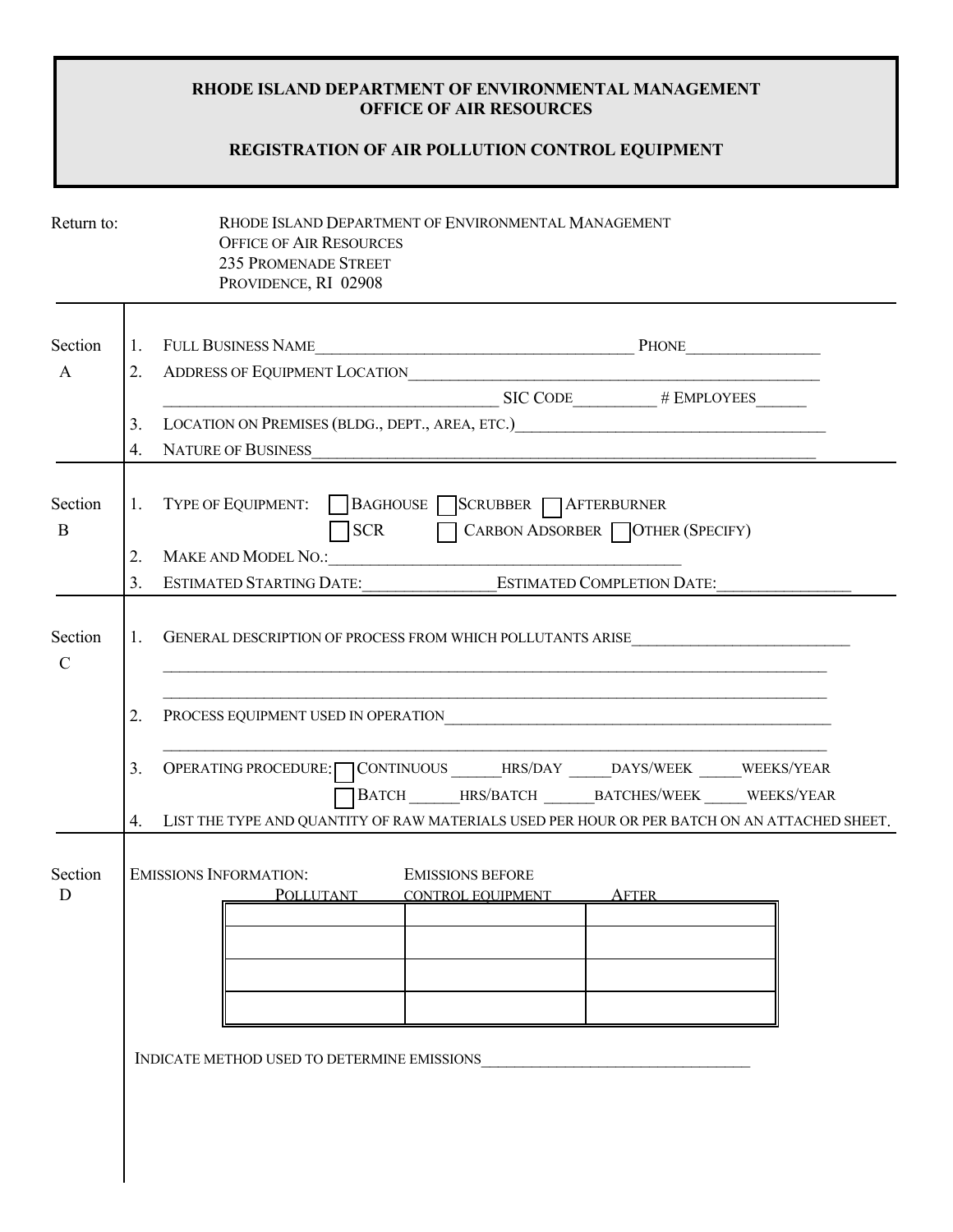| Section<br>E | <b>SCRUBBER</b><br>1. WET:SCRUBBING LIQUID<br>(A) COMPOSITION     |
|--------------|-------------------------------------------------------------------|
|              |                                                                   |
|              |                                                                   |
|              | (D)MAKE-UP RATE IF RE-CIRCULATED (GAL/MIN)                        |
|              | (A) TYPE<br>PACKING-IF APPLICABLE                                 |
|              | (B) DEPTH OF BED_______________(FEET)                             |
|              | (C) PACKING SURFACE____________( $FT^2$ )                         |
|              |                                                                   |
|              |                                                                   |
|              | MIXING METHOD                                                     |
|              |                                                                   |
|              | <b>BAGHOUSE/FABRIC FILTER</b>                                     |
|              |                                                                   |
|              |                                                                   |
|              | 4. METHOD OF CLEANING: (A) SHAKER PULSE REVERSE AIR OTHER-SPECIFY |
|              | (B) FREQUENCY OF CLEANING                                         |
|              | (C)<br>IS CLEANING AUTOMATIC OR MANUAL                            |
|              | <b>CARBON ADSORBER</b>                                            |
|              | 1. VOLUME OF EACH CARBON BED<br>$(FT^3)$                          |
|              | 2. NUMBER OF BEDS                                                 |
|              | 3. DIAMETER OF EACH BED (FT)                                      |
|              | (FT)<br>4. DEPTH OF EACH BED                                      |
|              | 5. ADSORPTION CAPACITY OF CARBON (LB/100 LB CARBON)               |
|              | ADSORPTION CYCLE TIME (HR)<br>6.                                  |
|              | 7.<br>REGENERATION CYCLE TIME (HR)<br>8.                          |
|              | STEAM RATIO (LB STEAM/LB CARBON)<br>9.<br>STEAM SOURCE            |
|              |                                                                   |
|              | <b>INCINERATION</b>                                               |
|              | 1. THERMAL AFTERBURNER                                            |
|              | A.                                                                |
|              | $(^{0}F)$<br><b>B.</b><br>MINIMUM OPERATING TEMPERATURE           |
|              | D.                                                                |
|              | EXCESS AIR<br>2. CATALYTIC INCINERATION                           |
|              | $A_{\cdot}$                                                       |
|              | $(FT^3)$<br>B. VOLUME OF CATALYST                                 |
|              | $(HR^{-1})$                                                       |
|              | $(^{0}F)$<br>D. CATALYST OPERATING TEMPERATURE                    |
|              | 3. BURNER MAKE AND MODEL NO.                                      |
|              |                                                                   |
|              | 4. HEAT RECOVERY: YES NO                                          |
|              | TYPE: 2010 2010 EFFICIENCY: 2010                                  |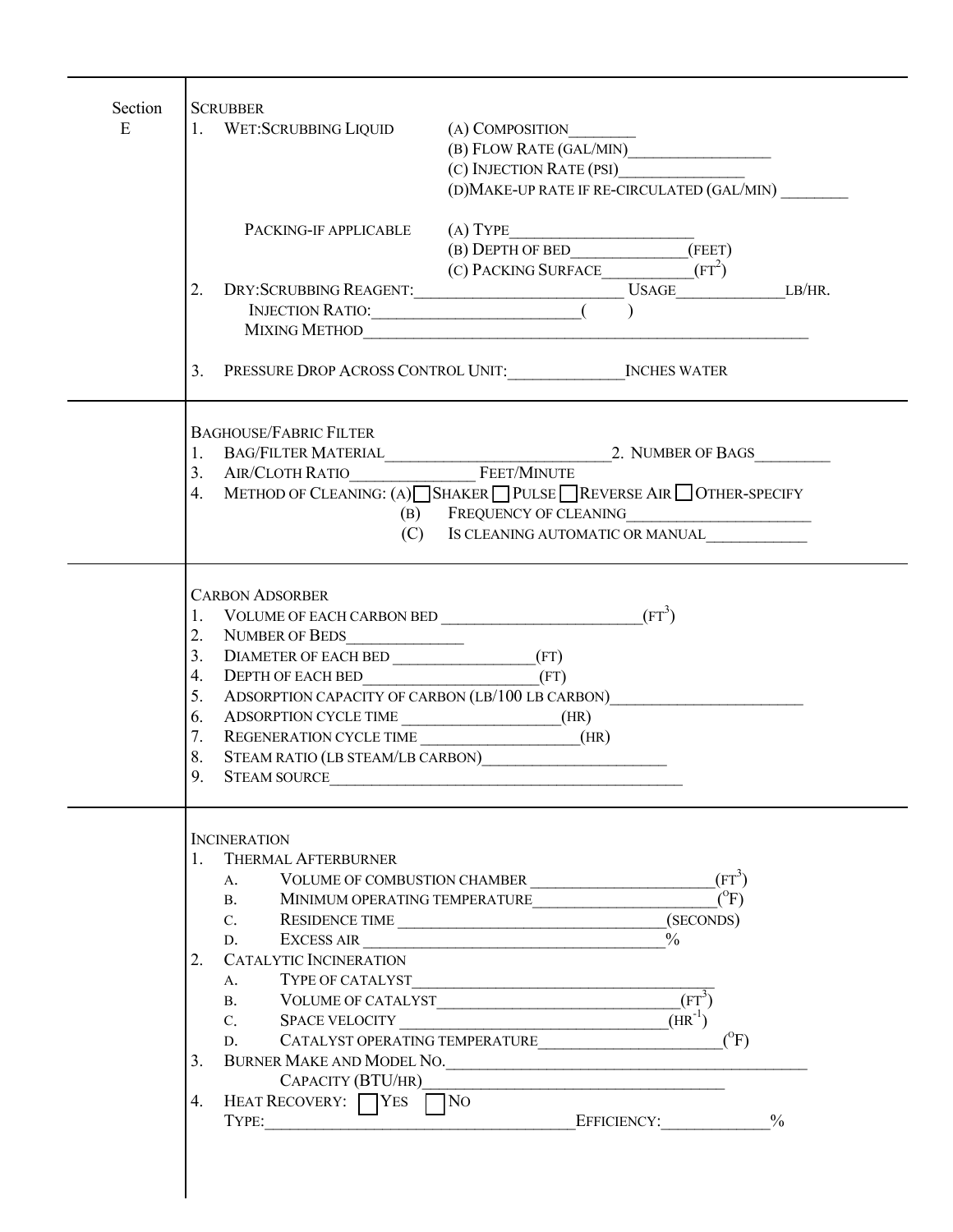| Section | <b>OPERATING CONDITIONS</b>                                                                     |
|---------|-------------------------------------------------------------------------------------------------|
| F       | $^{\rm o}$ E<br>GAS VOLUME THROUGH CONTROL SYSTEM:<br><b>NORMAL</b><br>ACFM(a)                  |
|         | $\rm ^{O}E$<br><b>MAXIMUM</b><br>$ACFM$ $\omega$                                                |
|         | $^0$ F<br>$\sigma_{\mathbf{E}}$<br><b>OUTLET</b><br><b>GAS TEMPERATURE:</b><br><b>INLET</b>     |
|         | $(A)$ I.D.<br><b>STACK INFORMATION:</b><br><b>INCHES OR</b><br><b>INCHES X</b><br><b>INCHES</b> |
|         | (B) STACK HEIGHT ABOVE GROUND<br><b>FEET</b>                                                    |
|         | (C) CFM EXHAUSTED                                                                               |
|         | (D) IS STACK EQUIPPED WITH RAIN HAT? $\Box$ YES $\Box$ NO                                       |
|         | DISTANCE FROM DISCHARGE TO NEAREST PROPERTY LINE<br>FEET.<br>4.                                 |
|         |                                                                                                 |

THIS REGISTRATION IS SUBMITTED IN ACCORDANCE WITH THE PROVISIONS OF CHAPTER 23-23 OF THE GENERAL LAWS, AS AMENDED, IN "AIR POLLUTION CONTROL PERMITS" 250-RICR-120-05-09 AND TO THE BEST OF MY KNOWLEDGE AND BELIEF IS TRUE AND CORRECT.

 $\mathcal{L}_\text{max} = \mathcal{L}_\text{max} = \mathcal{L}_\text{max} = \mathcal{L}_\text{max} = \mathcal{L}_\text{max} = \mathcal{L}_\text{max} = \mathcal{L}_\text{max} = \mathcal{L}_\text{max} = \mathcal{L}_\text{max} = \mathcal{L}_\text{max} = \mathcal{L}_\text{max} = \mathcal{L}_\text{max} = \mathcal{L}_\text{max} = \mathcal{L}_\text{max} = \mathcal{L}_\text{max} = \mathcal{L}_\text{max} = \mathcal{L}_\text{max} = \mathcal{L}_\text{max} = \mathcal{$ 

\_\_\_\_\_\_\_\_\_\_\_\_\_\_\_\_\_\_\_\_\_\_\_\_\_\_\_\_\_\_\_\_\_\_\_\_\_ \_\_\_\_\_\_\_\_\_\_\_\_\_\_\_\_\_\_\_\_\_\_\_\_\_\_\_\_\_\_

SIGNATURE TITLE

PRINTED NAME DATE

9/96